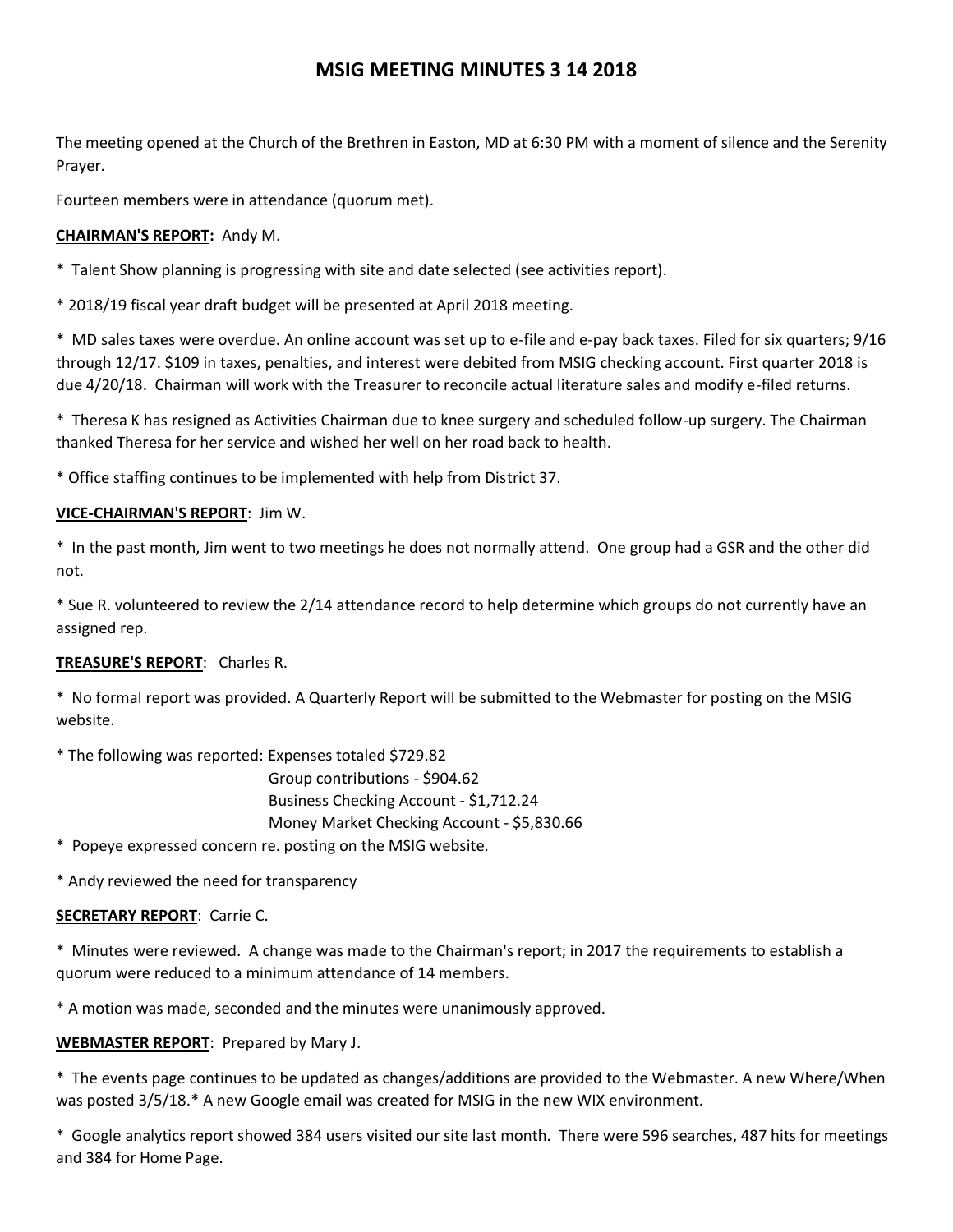\* Please continue to keep the committee aware of any events, changes to the Where/When and anything else related to AA that would be of interest. The Committee members are Mary J., Rose R., and Jenn B.

#### **DISCUSSION**:

\* Jim W. reported that he has sent emails to the Webmaster re: Where/When changes reported to him.

\* Barry S. discussed the newly established DEAF FRIENDS OF BILL W. meeting. (also reported in Webmaster report).

The meeting is held Saturdays @ 2:00 PM @ Christ Episcopal Church in Stevensville. Barry will be interpreting @ the CARC Conference.

\* Andy M. asked how MSIG could help. Barry asked for assistance contacting other districts to help expand attendance as this is the only deaf meeting in MD.

#### **COMMITTEE REPORTS**:

#### **Institutions Committee**: Steve T.

\* The Committee continues to need volunteers for Warwick Manor and other institutions and rehab. facilities. Doug M. suggested that MSIG reps sign up their Home Group then go back to the group and solicit help from members.

\* Popeye continues to maintain Grapevine subscriptions and requests that all requests for funds go through Steve T.

**PI / CPC Committee**: Steve T. for Chuck R.

- \* Reviewed progress with Bridging the Gap.
- \* Andy M. suggested that Chuck R. organize training for volunteers.

**ACTIVITIES COMMITTEE**: (e-mail from committee).

\* The Talent Show will take place at the Caroline County Public Library in Denton Saturday 11/3/18 from 7:00PM to 9:00PM. The sub-committee would like to include Al-Anon, Al-A-Teen, and NA, but Intergroup will need to approve.

- \* MSIG Reps were asked to be their home group Talent Show rep.
- \* The committee agreed upon the talent show title of "AA & Friends Recovering Talent Show".
- \* Meg G. requested a donation of \$10.00 per meeting for committee meetings held @ The Retreat House.

\* Flyers for the show will focus on finding talent and encouraging participation.

#### **OFFICE MANAGEMENT COMMITTEE**: (none)

#### **OLD BUSINESS:** (none)

#### **NEW BUSINESS:**

- \* Jim R. shared Easton Shore CARC meeting flyer and asked members to contact him for more info...
- \* Jim R. provided information on the MD. State Conference 6/29/18 7/1/18.
- \* Sue R. stated that a home group member asked where/how to submit donations. Sue reviewed the 60-30-10 model.

\* George asked how to verify that a change went through to the AA Website. Jim W. recommended sending an email to MD General Services Registrar.